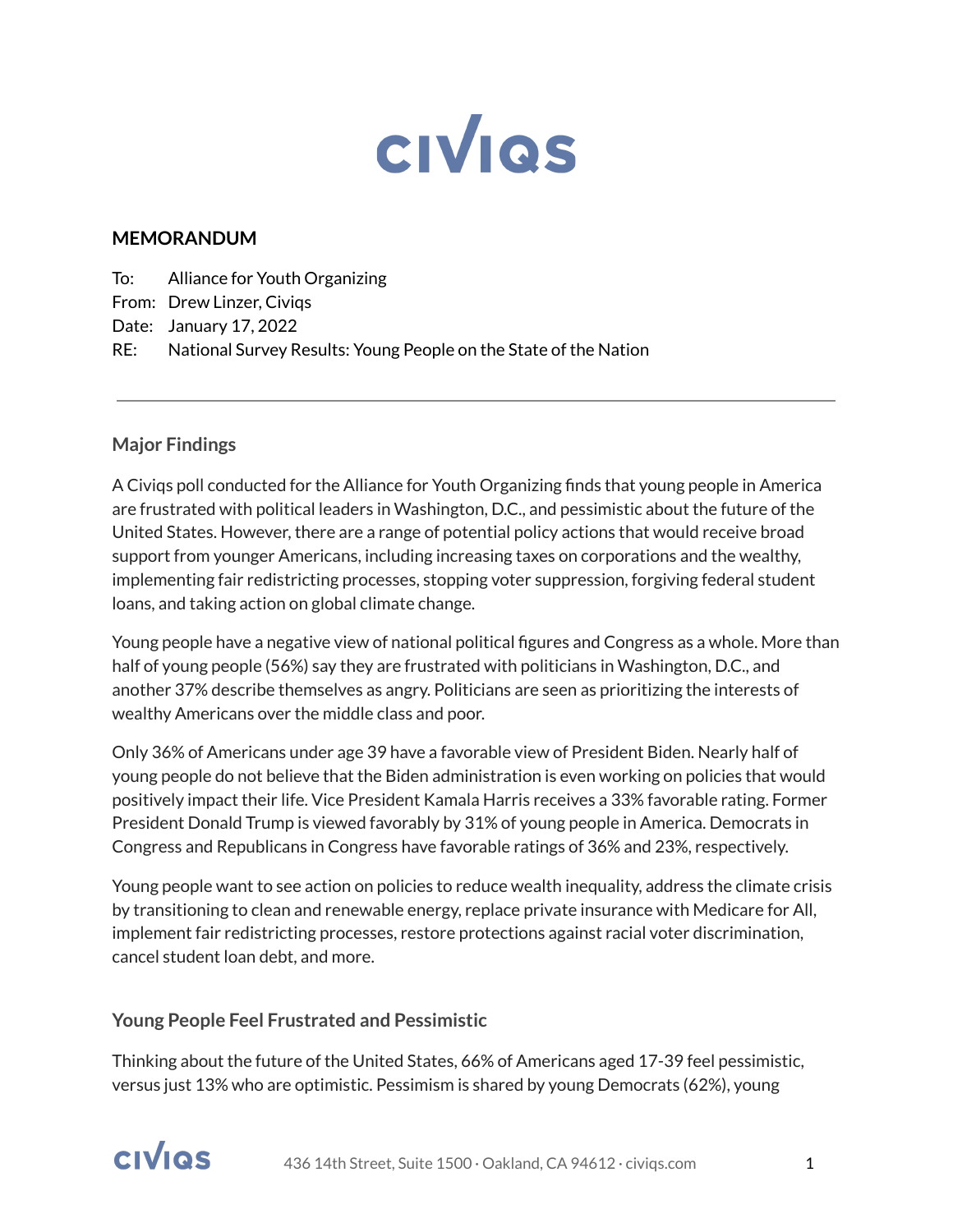Republicans (63%), and young Independents (70%). The youngest Americans are the most pessimistic age group: Among those aged 17-25, 69% are pessimistic about the future of the U.S.

Asked about their feelings towards politicians in Washington, D.C., 56% of young people say they are frustrated, and 37% are angry. Just 1% say they are satisfied, and 1% describe themselves as excited. Democrats are more likely to feel frustrated with Washington (73%), and Republicans are more likely to feel angry (53%).

Young people feel much more positively towards their state and local governments. While 37% of young Americans say they are frustrated with their state and local governments, and 25% are angry, there are also 24% who say they are satisfied and 3% who are excited.

A factor contributing to young peoples' unhappiness with politicians in Washington is a perception that political leaders are not prioritizing their interests. Nearly half (48%) of young people – including 21% of Democrats and 59% of Independents – do not believe that the Biden administration is working on policies that positively impact their lives. Only 5% of young people think that political leaders care the most about young people and students. An overwhelming 75% believe that political leaders care the most about wealthy people; a view shared by 85% of young Democrats, 76% of young Independents, and even 52% of young Republicans.

## **Unfavorable Views of National Politicians**

There are no national politicians or parties in the U.S. Congress that are viewed positively by most young people in America. President Biden has a 36% favorable rating among Americans aged 17-39, with only 11% saying they have a very favorable opinion of him. Vice President Harris has a 33% favorable rating among young Americans. Former President Donald Trump has a lower favorable rating than both Biden and Harris, at 31%. Trump also has a much higher percentage of young people with a very unfavorable opinion of him: 61% of young people have a very unfavorable opinion of Trump, compared to 43% for Biden and 45% for Harris.

Over half of young Americans (55%) have an unfavorable opinion of Democrats in Congress. An even larger percentage of young Americans (69%) have an unfavorable opinion of Republicans in Congress.

The survey asked respondents if their opinions of Democrats in Congress have changed since the Democrats won control of the U.S. House and Senate in the 2020 elections. A majority (54%) say that their opinion has gotten worse, including 32% of Democrats. Only 6% say that their opinion of Democrats in Congress has improved.

## **Opportunities for Policy Impact**

There are a wide range of policies that young Americans say are the most important for elected officials to work on right now. One in three young Americans (30%) say that one of their top

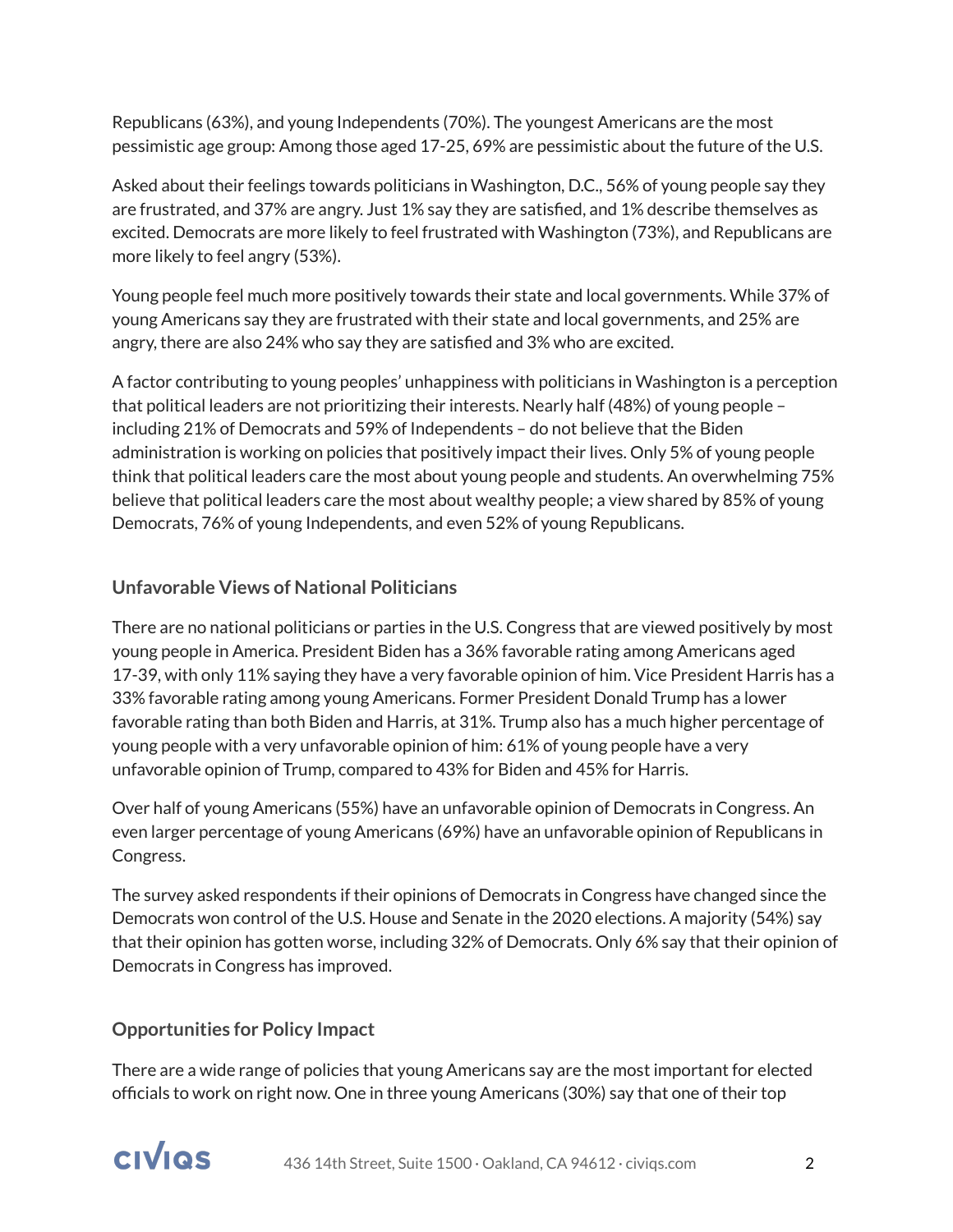priorities is increasing taxes on corporations and the wealthy. The second-most mentioned priority, by 25% of young people, is transitioning to 100% clean and renewable energy. Another one-in-four (23%) prioritize replacing private insurance with Medicare for All, and 21% say that a top-three policy priority is to restore protections against racial voter discrimination. Other policies that receive support include cancelling student loan debt, protecting access to abortion, and reducing prescription drug costs.

A large majority, 64% of young people, approve of the Biden Administration's decision to extend the pause on student loan payments until May 1st. There is broad-based support for this decision among those aged 17-25 (66%) as well as within the 26-32 age group (61%), and the 33-39 age group (63%). More than one in three young people (35%) – and fully 50% of young Democrats – want the Biden administration to cancel all student loan debt immediately. Another 27% of young Americans support loan forgiveness of up to \$50,000 (18%) or up to \$10,000 (9%). About a third of young people (31%) oppose any action on canceling student loan debt.

There is a widespread recognition that global climate change is happening – and young people say that it is impacting them now. Half (49%) of young Americans, including 73% of young Democrats, say that the effects of climate change are already being felt. Another quarter (27%) expect climate change to impact them in their lifetimes (17%), or over a longer time frame (10%). Only 10% of young Americans say that climate change is not happening.

In light of recent court decisions regarding access to abortion, most young Americans (61%) say that it is either very important (50%) or somewhat important (11%) to them for there to be abortion services available in their area for those who need it.

Young people are concerned about fair elections and the state of democracy in America. Nearly half (47%) say that ending partisan gerrymandering and implementing fair redistricting processes is one of the two most important issues for elected officials to address around voting and elections today. Another 39% want officials to take action to stop voter suppression and protect voters from racial discrimination. Over half of young Americans (53%) believe that Congress should be doing more to investigate and hold people accountable for the January 6, 2021 attack on the U.S. Capitol building. Just 11% are content that Congress is doing the right amount now.

As the coronavirus pandemic stretches into 2022, young Americans' top pandemic-related concerns are their health and economic security. More than half (55%) say that the health of themselves, their family, and loved ones is in their top three concerns. Another 54% place their economic stability and the stability of their family in their top three coronavirus-related concerns. One in three (33%) are concerned about the safety of returning to in-person activities such as work and social events.

## **Political Efficacy**

To increase the political impact of young people in America, the approach supported by the most young people (32%) is simply getting more young people to run for elected office. The next-most

# **CIVIOS**